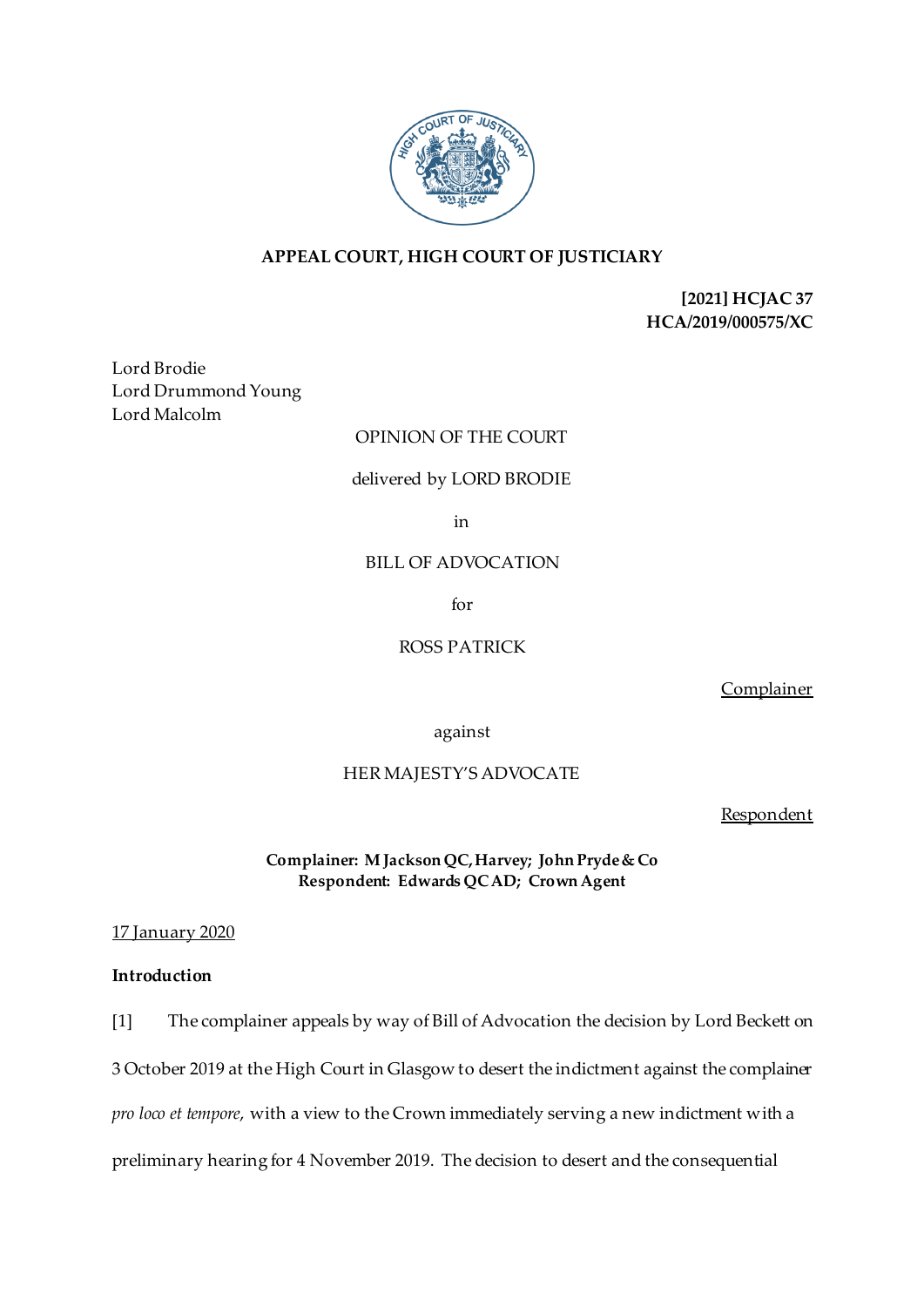extensions of time limits were made at what was minuted as a continued hearing on examination of facts, as is provided for by section 55 of the Criminal Procedure (Scotland) Act 1995. In acting as he did, Lord Beckett relied on the terms of section 56(5) of the 1995 which provides:

 $(5)$  The court may, on the motion of the prosecutor and after hearing the accused, at any time desert the examination of facts *pro loco et tempore* as respects either the whole indictment or, as the case may be, complaint or any charge therein"

[2] On deserting the examination of the facts *pro loco et tempore* as respects the indictment, Lord Beckett remanded the complainer, who had previously been admitted to bail, in custody.

[3] The procedure which preceded the decision was as follows.

#### **Procedural history**

[4] The complainer was indicted to a preliminary hearing on 5 December 2018 on an indictment which included seven charges, two of which libelled rape. Following the discharge of that and three subsequent preliminary hearings, the complainer appeared at a preliminary hearing on 11 April 2019 when a minute raising a plea in bar of trial was lodged on behalf of the complainer averring that he was unfit for trial in terms of section 53F of the 1995 Act due to mental impairment. The preliminary hearing was accordingly continued to 10 June 2019 as an evidential hearing in respect of the preliminary plea. Evidence as to fitness for trial was led on behalf of the complainer and the respondent before Lord Boyd on 10 and 11 June 2019. On 14 June 2019 Lord Boyd heard submissions from the parties and, having done so, determined that he was satisfied, having regard to the medical reports tendered and evidence led, that the complainer was unfit to stand trial in terms of section 53F of the 1995 Act due to the nature and extent of his medical condition which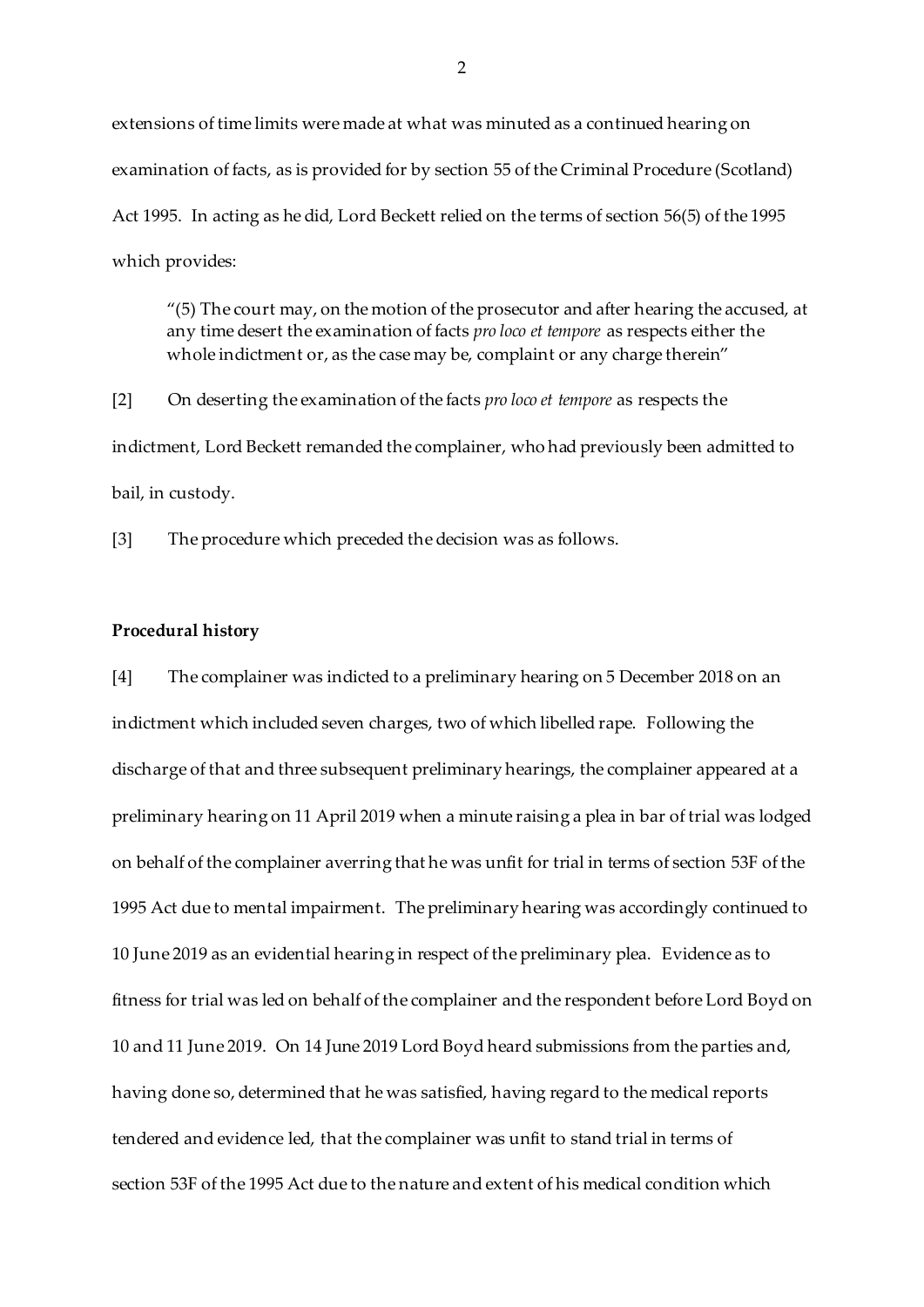would prohibit his effective participation in a trial. Lord Boyd further ordered, in terms of section 54(1)(b) of the Act, that a diet be held under section 55 for an examination of facts. On 18 June 2019 the complainer was admitted to bail.

[5] The examination of facts was heard on 6 and 7 August 2019 before Lord Beckett. At the conclusion of the evidence the advocate depute moved and was granted authority to make certain amendments to the indictment and withdrew the libel in respect of charge (004). Lord Beckett acquitted the complainer of that charge in accordance with section 95 of the Act. Having considered the evidence and being satisfied beyond reasonable doubt, Lord Beckett found that the complainer had committed the offences libelled in the remaining charges and that there were no grounds for acquitting him. Lord Beckett continued the diet to 28 August 2019 for the appropriate disposal to be made.

[6] On 28 August 2019 the reports which had been called for were not available and the diet was further continued until 12 September 2019. On 12 September, a report dated 8 September 2019 from Dr Chandima Perera, a Consultant Psychiatrist in Learning Disability addressed the issue of disposal and recommended the making of a compulsion order with a further recommendation that the complainer:

"…be referred to a Forensic Learning Disability Inpatient Psychiatrist from the Local Health Board to determine the level of inpatient security required to manage Mr Patrick safely."

A second report was produced from Dr Alina Kopric, Consultant Learning Difficulty Psychiatrist. Dr Kopric apparently had misunderstood the instruction and instead of offering a view on disposal, her report dealt with the issue of fitness to stand trial. Dr Kopric considered the condition of the complainer against the criteria contained in section 53F and concluded that he met the criteria for diagnosis of mild learning disability but did not demonstrate evidence of any other mental health illness. She concluded that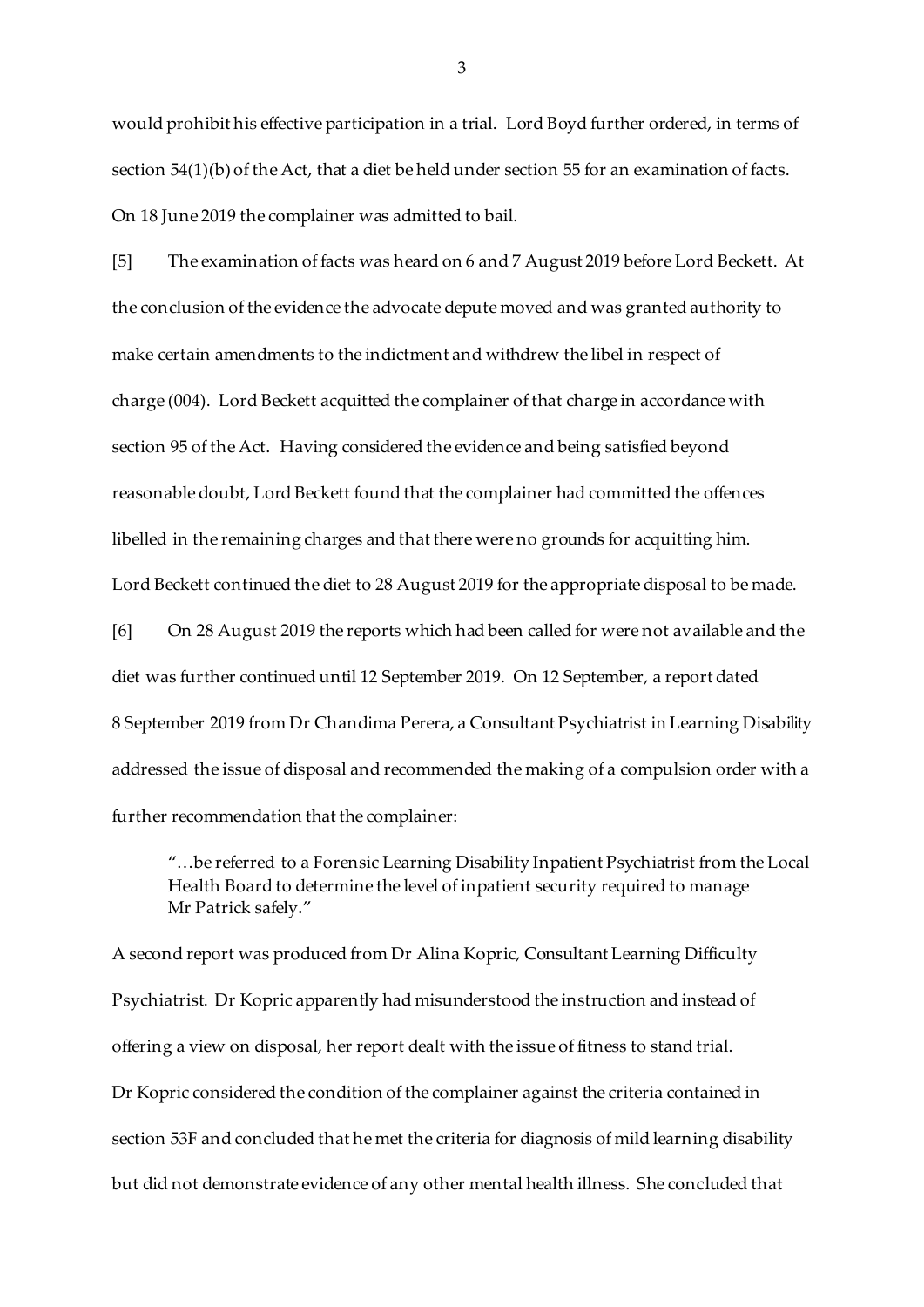despite his mild learning disability, he demonstrated good understanding of trial proceedings and the role of those involved and that he was fit to stand trial. She made recommendations as to appropriate adjustments to assist him to participate effectively in a trial. She did not address the question of disposal under section 57(2). The advocate depute proposed a further continuation in which the Crown would investigate both disposal and fitness. In the light of the information before him Lord Beckett further continued the diet until 3 October 2019 in order that the necessary second psychiatric report addressing the issue of disposal might be instructed and prepared. Counsel for the complainer advised that he had become aware that the complainer had a history of involvement with a psychiatrist, Dr Marjorie Macfie, and that consideration would be given to obtaining a report from her. The advocate depute and counsel for the respondent indicated that they would liaise in order to ensure that an appropriate report on disposal was before the court on 3 October.

[7] On 3 October no report was produced from Dr Macfie. However, the respondent produced a supplementary report from Dr Perera, dated 26 September 2019, expressing the conclusion that the complainer was fit for trial. The respondent also produced a report from a Dr Rona Gow, Consultant Forensic Psychiatrist, dated 1 October 2019 concluding that the complainer was fit for trial.

[8] Against that background, on 3 October the advocate depute moved to desert the indictment in respect of the examination of facts *pro loco et tempore* under section 56(5) of the Act with a view to recommencing proceedings on a new indictment under section 56(6)(a) with a preliminary hearing fixed for 4 November 2019.

[9] The Crown's motion was opposed by counsel for the complainer. He submitted that if the Crown had wanted to adduce psychiatric evidence they ought to have done so at the hearing before Lord Boyd. The effect of the motion to desert being granted would be to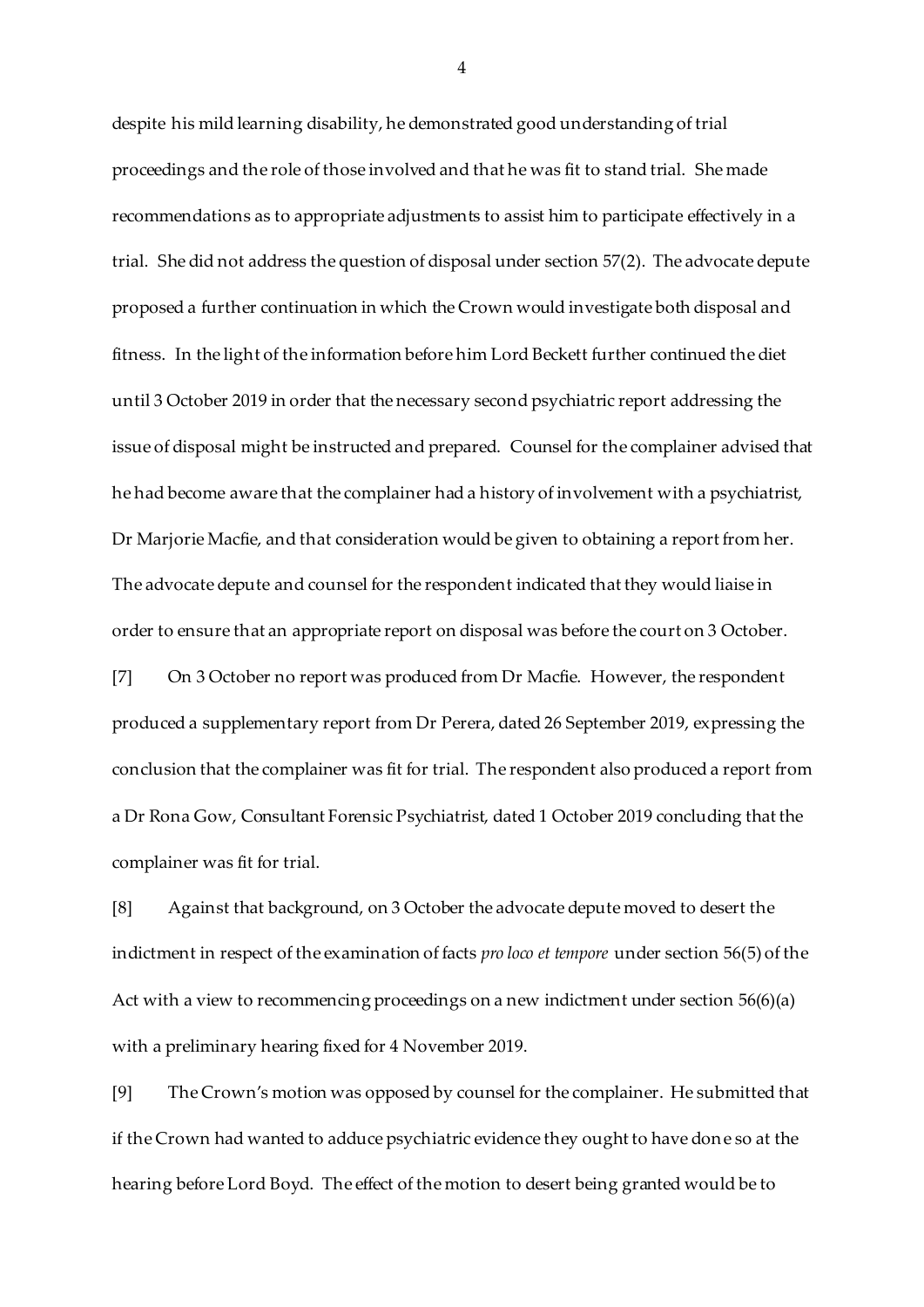circumvent the finding made by Lord Boyd that the complainer was unfit for trial. It would be wrong to do so. The complainer had a learning disability and nothing about his condition had changed since it had been considered by Lord Boyd. Counsel accepted that if a person had a fluctuating psychiatric illness then it might be appropriate to proceed under section 56(6). He also accepted that it had been held in *Stewart* v *HM Advocate(No 2)* 1997 JC 217 that it was open to an accused, served with a second indictment in relation to a particular matter, to submit a plea of insanity in bar of trial at a preliminary diet notwithstanding the fact that the same plea had been unsuccessful in respect of the previous indictment. However, counsel submitted that in the present case it was simply unfair to the complainer to desert *pro loco et tempore*. He had already spent a considerable period on remand.

#### **Lord Beckett's reasoning**

[10] In his report to this court Lord Beckett explains that he accepted that the situation in the present case appeared to be different from that in *Stewart*. However, nothing in the court's reasoning in that case suggested to Lord Beckett that it would be wrong to desert under section 56 simply because the complainer had a mild learning disability rather than a potentially fluctuating psychiatric illness. Indeed it appeared from *Stewart* that alterations in the available clinical insights into an accused's fitness to stand trial might lead to a different decision being taken in relation to a second indictment than that which had been taken in respect of a first indictment, irrespective of the precise nature of an accused's disabilities.

[11] In Lord Beckett's opinion, it was to be kept in view that the court was simply being asked to desert *pro loco et tempore* and to permit a new indictment to be raised. He would not be making any decision as to the fitness of the complainer for trial on the new indictment.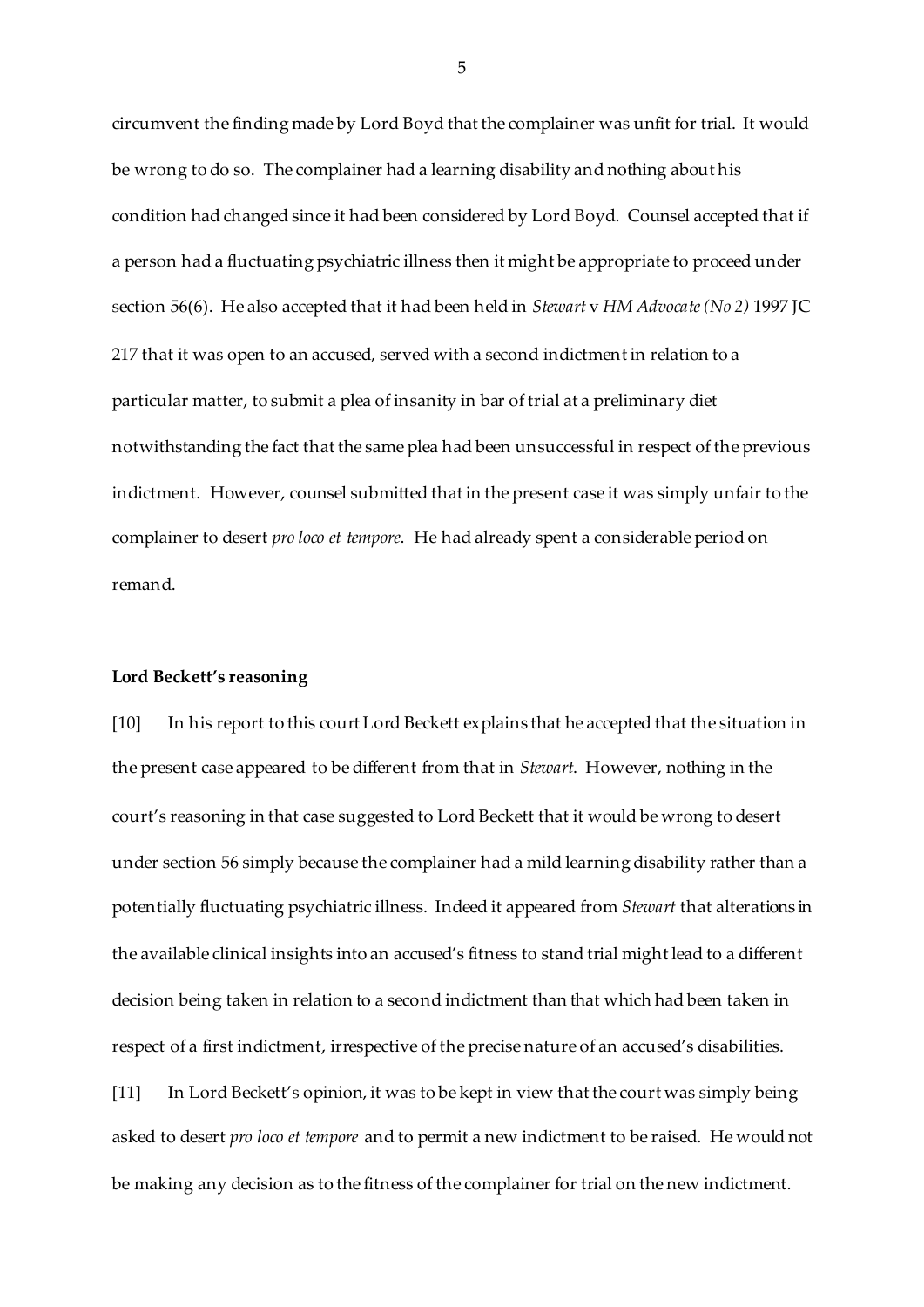That was an issue which the complainer would be entitled to raise at the preliminary hearing on 4 November 2019. It was significant that the court had before it three reports from psychiatrists, of whom at least two had a speciality in psychiatry associated with learning difficulties. Each of those clinicians had met with the complainer and reviewed his case and considered that he was fit to stand trial. The court did not have sufficient information to make a compulsion order, as counsel for the complainer recognised, albeit that the course that he would have favoured by this stage was for the court to make no order. Counsel had not asked Lord Beckett to continue for a further report to be obtained and counsel had not himself furnished any report.

[12] In Lord Beckett's opinion, the statute comprehended situations such as the one before him. Whilst the motion came at a late stage after the facts had been determined, it was nevertheless competent to desert *pro loco et tempore* at a stage when the court had not made an order under section 57(2) and had not determined to make no order under section  $57(2)(e)$ . The reason the motion was made by the Crown arose out of more information having become available, albeit by chance, in the course of consideration of the question of disposal. Lord Beckett had heard evidence at the examination of facts which suggested that at least in some respects the complainer functioned quite effectively. Three psychiatrists had expressed the view that the complainer was fit for trial. Lord Beckett did not have a basis to make any of the orders available under section 57; if he refused the motion to desert he would have been compelled to make no order. He considered that the interests of justice and the whole circumstances of the case favoured his deserting *pro loco et tempore* which he accordingly did.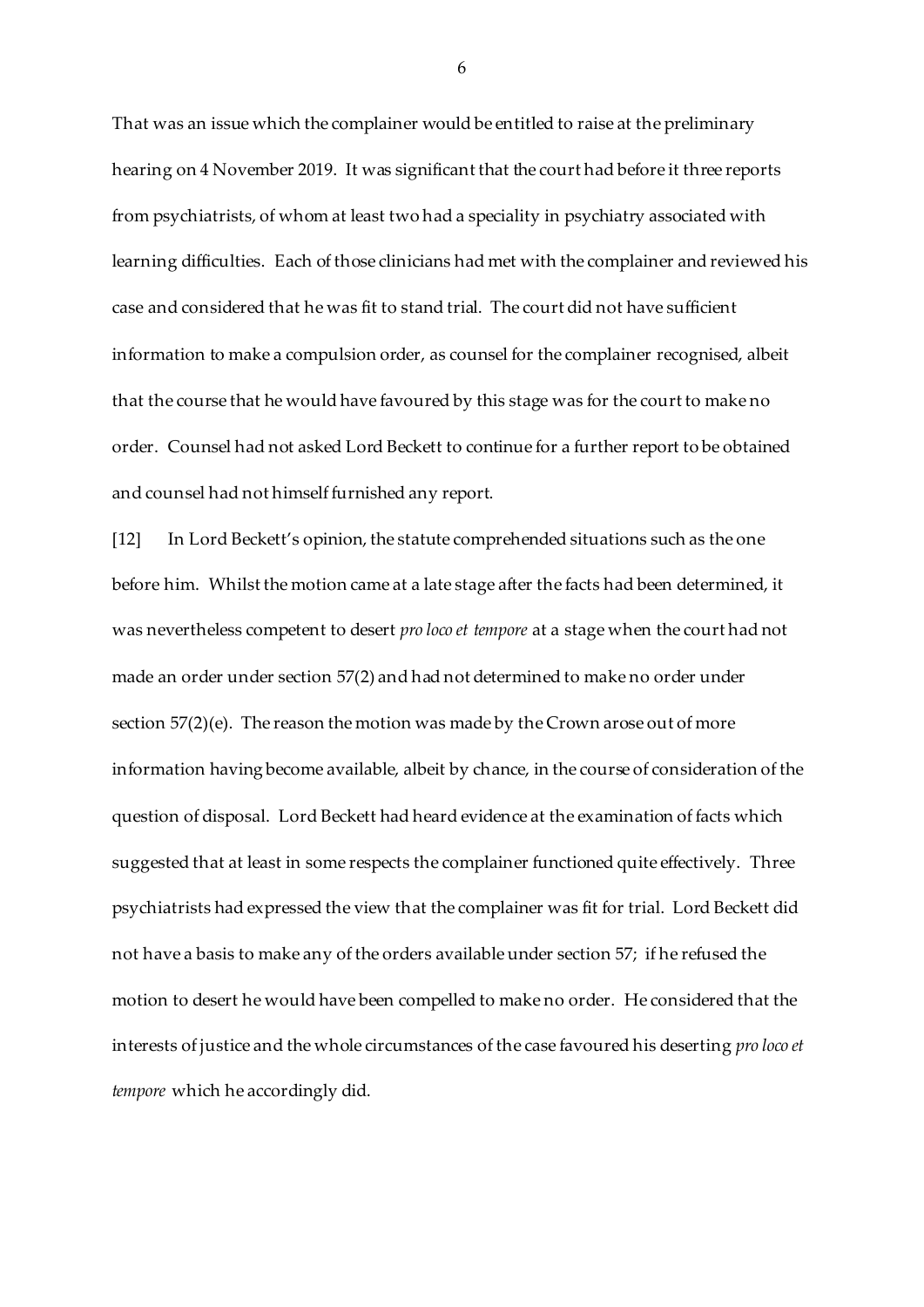#### **The Bill of Advocation and the supporting note of argument**

[13] In his Bill of Advocation the complainer avers, *inter alia*:

"that the motion to desert the examination of facts had the effect of circumventing the Hon Lord Boyd's finding of 14 June 2019, namely that the complainer was not intellectually capable of participating in any trial process. The condition from which he suffers had not changed and had certainly not improved in the time following the finding of 14 June 2019. The Crown had elected not to lead any more evidence than they did. They had chosen to rely on the evidence of a consultant forensic psychologist. The Crown elected not to lead psychiatric evidence. Following the Hon Lord Boyd's finding, they elected not to appeal and proceeded to the examination of facts. The opinion of those psychiatrists relied upon by the Crown suggesting that he was indeed fit to stand trial could have been ventilated at the relevant proof."

When granting warrant for service of the Bill the administrative judge noted that a question might arise as to the competence of deserting an examination of facts after the relevant findings had been made.

[14] Prior to the hearing before this court the complainer lodged a written note of argument supplementing what appears in the Bill and adopting and developing the suggestion which had been made by the administrative judge. The argument set out in the note can be summarised as follows.

[15] There had been a three-day hearing before Lord Boyd after which he had found the complainer to be unfit for trial. This was a finding that Lord Boyd had been fully entitled to make on the evidence that he had heard. The Crown had not appealed that finding although it had been open for it to do so. The complainer's condition of impaired cognitive functioning is not one that will change. The effect of Lord Beckett's decision was to circumvent Lord Boyd's finding, not because of any change of circumstances but simply because of different experts considering the issue and coming to a different conclusion. This cannot have been contemplated by the relevant provisions of the statute as an appropriate course to take. The statute provides for distinct stages in the procedure. The examination of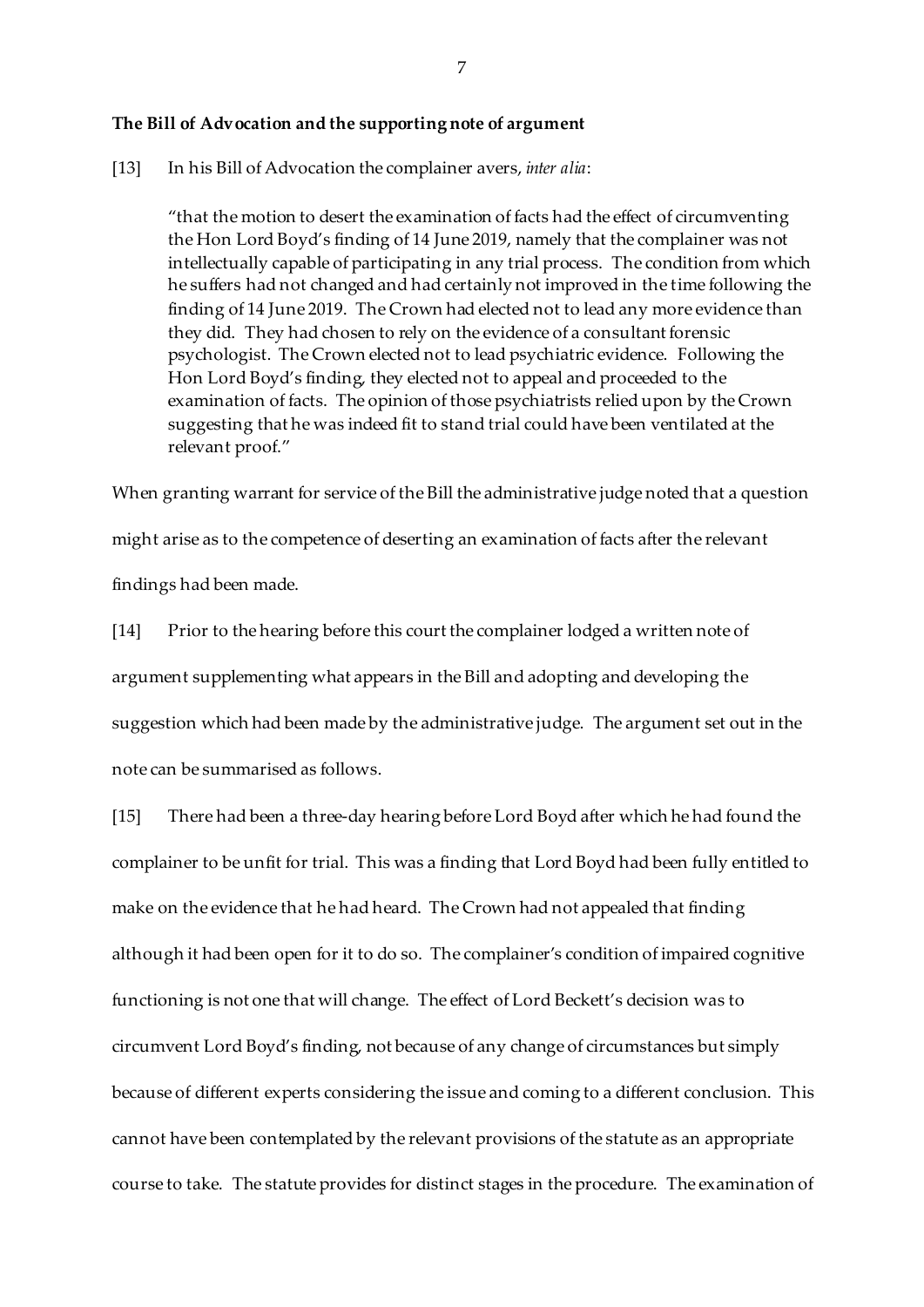facts is not a means by which the earlier determination of fitness for trial may be set aside when there has been no change of circumstances. It is not in the interests of justice to treat a finding of unfitness to stand trial as provisional or contingent. To do so would be contrary to the principle of finality. The power to desert *pro loco et tempore* is discretionary. Lord Beckett exercised his discretion erroneously.

[16] Moreover, the administrative judge had been correct to express concern; desertion at an examination of facts after the court has made a finding in terms of section 55(2) is incompetent. An examination of facts is the equivalent of a trial. Once a finding is made, the "trial phase" has finished. The court has moved to a different stage in the proceedings: the disposal of the case in terms of section 57. Consideration of the terms of sections 55(1) and 57(1)(b) demonstrated that the statute envisaged that the examination of facts is concluded once the evidence is led and the court has made findings on them. It followed that any purported desertion *pro loco et tempore* which takes place after the court has made a finding is incompetent. The express statutory power conferred by section 56(5) supersedes any common law power that might otherwise exist. This is consistent with the rules that would apply in a trial: a prosecutor may not make a motion for desertion *pro loco et tempore* after the Crown has closed its case (see *Parracho* v *HM Advocate* 2011 SLT 600, also Renton & Brown *Criminal Procedure* paras 9-08 to 9.12.1 and 18-21 to 18.23). In his report Lord Beckett had referred to section 55(7) but the powers within that subsection are caveated by reference to section 55(6) to the rules, procedures and power applicable in respect of a trial; and by the ordinary meaning of section 55(1) and section 57(1)(b).

[17] It was plain from the reports received by Lord Beckett that no hospital or other order could competently be made. Accordingly he should have made no further order.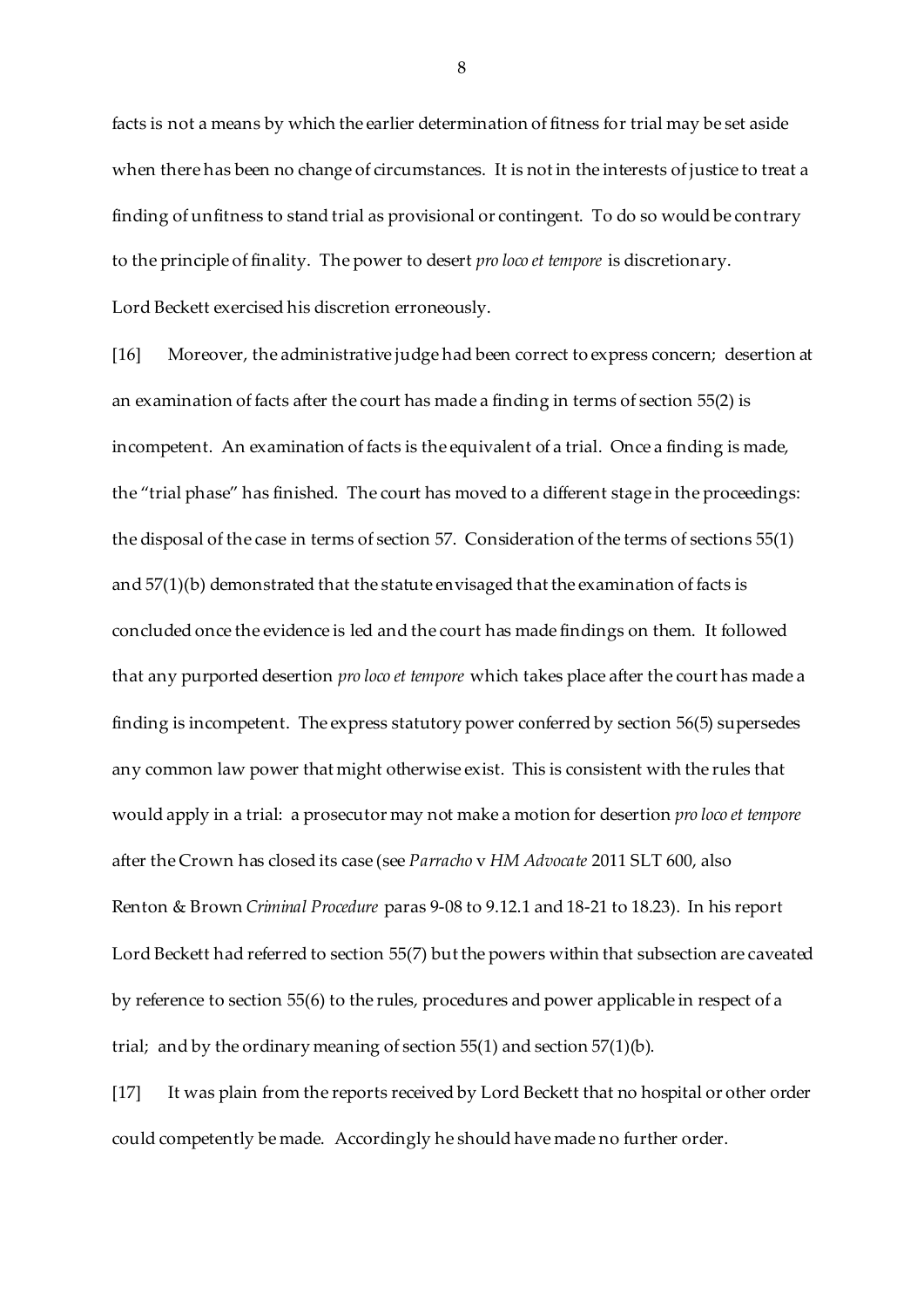#### **Oral submissions**

[18] Mr Matt Jackson QC appeared for the complainer. He adopted his written note of argument but in the course of developing his submissions they became more focused. He came to concede that it had been competent for Lord Beckett to desert the examination of facts *pro loco et tempore* on the prosecutor's motion, in terms of section 56(5) of the 1995 Act. However he submitted that Lord Beckett's exercise of the discretion conferred by section 56(5), with the consequence that the Lord Advocate could raise a new indictment as provided by section 56(6), had been irrational in that there had been no change of circumstances since Lord Boyd's finding that the complainer was unfit to stand trial. Desertion *pro loco et tempore* is an established and useful procedural disposal but it is a course to be followed only in exceptional circumstances (see *Parracho* v HM Advocate supra at para [9]). It was desirable that the court should achieve finality (see *McAnea* v *HM Advocate* 2000 JC 641 at paras [14] and [15]).

[19] The motion of the advocate depute, on behalf of the respondent, was to refuse the Bill. She took the court through a brief chronology of the case under reference to the relevant provisions of the 1995 Act. Lord Beckett had made a finding, in terms of section 55(2), that he was satisfied beyond reasonable doubt that the complainer had done the acts constituting the offences which were before the court and that, on the balance of probabilities there were no grounds for acquitting the complainer. That did not conclude the examination of facts. In terms of section  $55(7)(a)$  an examination of facts commences when the indictment is called and concludes when the court does one of the three things set out at section  $55(7)(b)$ : (i) acquits the person before it; (ii) makes an order under section 57(2); or (iii) decides not to make an order. Lord Beckett had not done any of these things when he deserted the examination of facts, which section 56(5) gave him power to do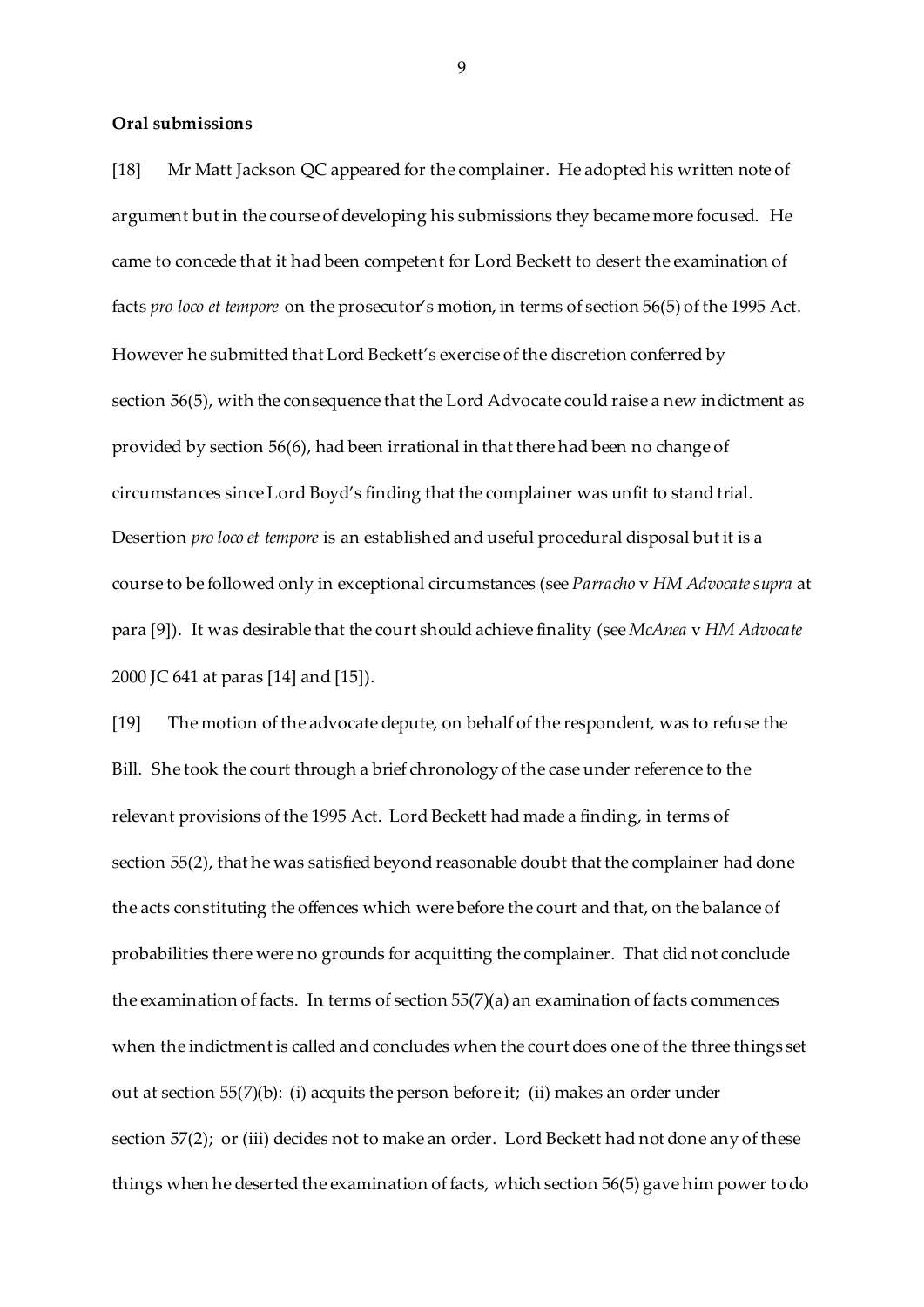"at any time" On that desertion the Lord Advocate was empowered to raise a new indictment by virtue of section 56(6). There was no question of the complainer having tholed his assize. As section 56(7) makes clear, even where, following a finding in terms of 55(2), an order is made in terms section 57(2), a further indictment may be served, in which case any order made under section 57(2) will cease to have effect. Thus, as Mr Jackson had conceded, what Lord Beckett had done was competent. It was also entirely reasonable in all the circumstances.

#### **Decision**

[20] Mr Jackson was correct to concede that Lord Beckett had the power to do what he did. As we have already observed, section 56(5) provides:

"(5) The court may, on the motion of the prosecutor and after hearing the accused, at any time desert the examination of facts *pro loco et tempore* as respects either the whole indictment or, as the case may be, complaint or any charge therein"

On the court deserting *pro loco et tempore*, section 56(6) specifically provides that the Lord Advocate may raise and insist in a new indictment. The section 56(5) power may be exercised "at any time" but that must mean at any time during the subsistence of the examination of facts; otherwise there would be no examination of facts to desert. We take it that that was the point that concerned the administrative judge: Lord Beckett had made his findings in terms of section 55(2) that he was satisfied that the complainer had done what was alleged in the outstanding charges in the indictment and that there were no grounds for acquitting him; the function of the examination of facts had therefore been exhausted. Essentially that was the position taken on behalf of the complainer in his note of argument; by the time Lord Beckett acceded to the Crown motion to desert, the court has moved on to a different stage in the proceedings, namely disposal in terms of section 57.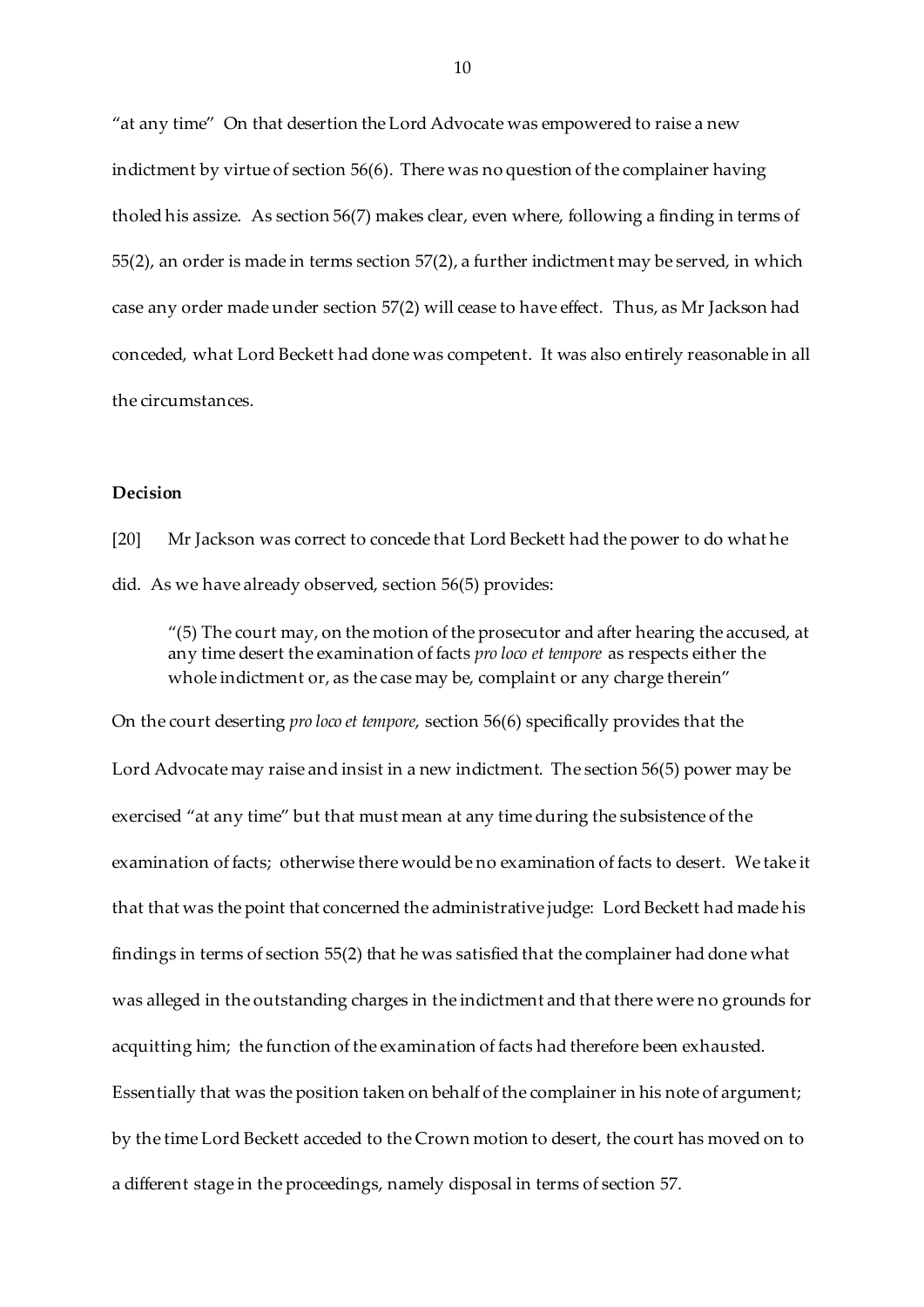[21] As Mr Jackson recognised, that position does not survive scrutiny when one has regard to the associated provisions of the Act. Section 55(7) provides that the examination of facts is only concluded when the court acquits the person before it, or makes an order for disposal or decides to make no order. Lord Beckett did not do any of these things. Thus, the examination of facts still subsisted when he exercised the power to desert conferred by section 56(5). The note of argument sought to contend that section 56(5) was qualified (or "caveated") by section 55(6), and that by analogy with what would be the position at trial where once an accused has been convicted, it is no longer competent for the Crown to move to desert, once a finding has been made in terms of section 55(1) that the person has done the act constituting the offence and that there are no grounds for acquitting him, it is too late for the Crown to move to desert the examination of facts. It occurs to us that the position at trial might be a little more complicated than that but be that as it may; section 55(6) cannot have the effect attributed to it in the note of argument. The subsection is in these terms:

"(6) Subject to the provisions of this section, section 56 of this Act and any Act of Adjournal the rules of evidence and procedure and the powers of the court shall, in respect of an examination of facts, be as nearly as possible those applicable in respect of a trial."

Thus, while the procedure and powers of the court in respect of an examination of facts shall be as nearly as possible those applicable in respect of a trial, that is subject, *inter alia*, to section 56, and therefore the express power to desert the examination of facts conferred by section 56(5). On this matter drawing an analogy with what might be the position at trial is simply not to the point.

[22] Lord Beckett therefore had power to desert. We do not accept that it was unreasonable for him to exercise that power in the circumstances with which he was presented on 3 October 2019.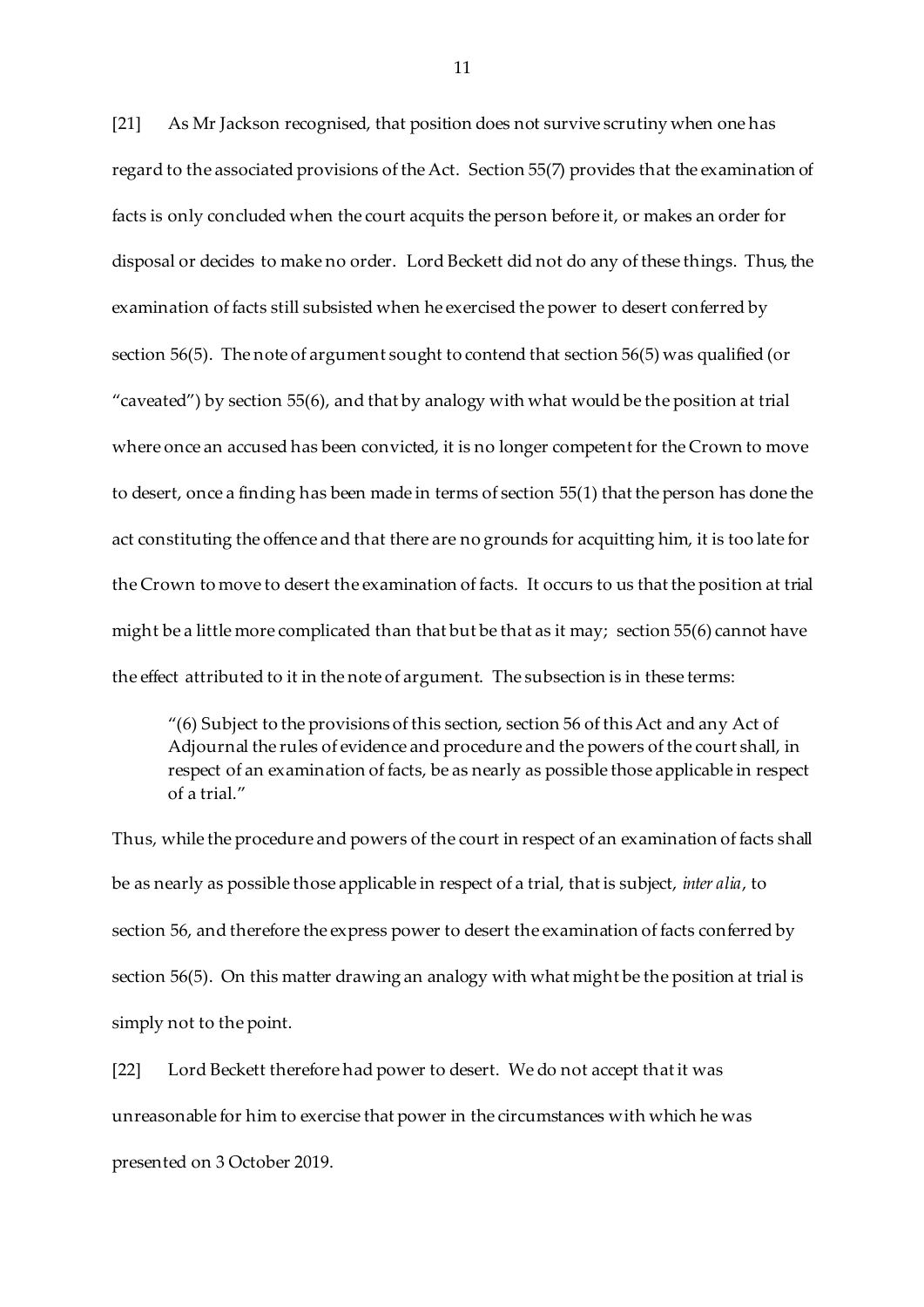[23] It is true that Lord Beckett was motivated by a concern that the complainer might be fit to stand trial whereas Lord Boyd, after a hearing of evidence directed at that very issue, had recently determined that the complainer was unfit for trial. However, Lord Beckett's concern was informed by reports from three psychiatrists, two of whom were specialists in the area of learning disability, to the effect that the complainer, who had been indicted on serious charges, was fit for trial. Mr Jackson asserted that, in contrast to what might be the case with other conditions bearing on a person's fitness for trial, the complainer's learning disability was not a condition that is susceptible to change. That may or may not be so, but that is not to say that the complainer's condition is not open to different interpretations or different understandings, regard always having to be had to what adjustments to the process might be available with a view to facilitating a fair trial. In his report Lord Beckett drew attention to what had been said by the Lord Justice Clerk (Cullen) in *Stewart* at 220I to 221A:

"….that from time to time there may be alterations not merely in condition of an accused *but also in the extent to which insights into his fitness to stand trial are obtained*. These matters, which bear on the question of whether the accused can receive a fair trial, provide support for the view which we have taken of the legislation." [emphasis added]

[24] Moreover, at the point when Lord Beckett made his decision he did not have sufficient material to make an order in terms of section 57(2). As he observed in his report, the statute does not provide for a procedure whereby the court can ensure it has the information necessary for it to make an order. While counsel might have hoped to persuade him that in these circumstances he should make no order (a course which could not be avoided in the absence of power to desert or power to continue), that does not appear to us to be a satisfactory way of proceeding when its implications are not capable of full consideration.